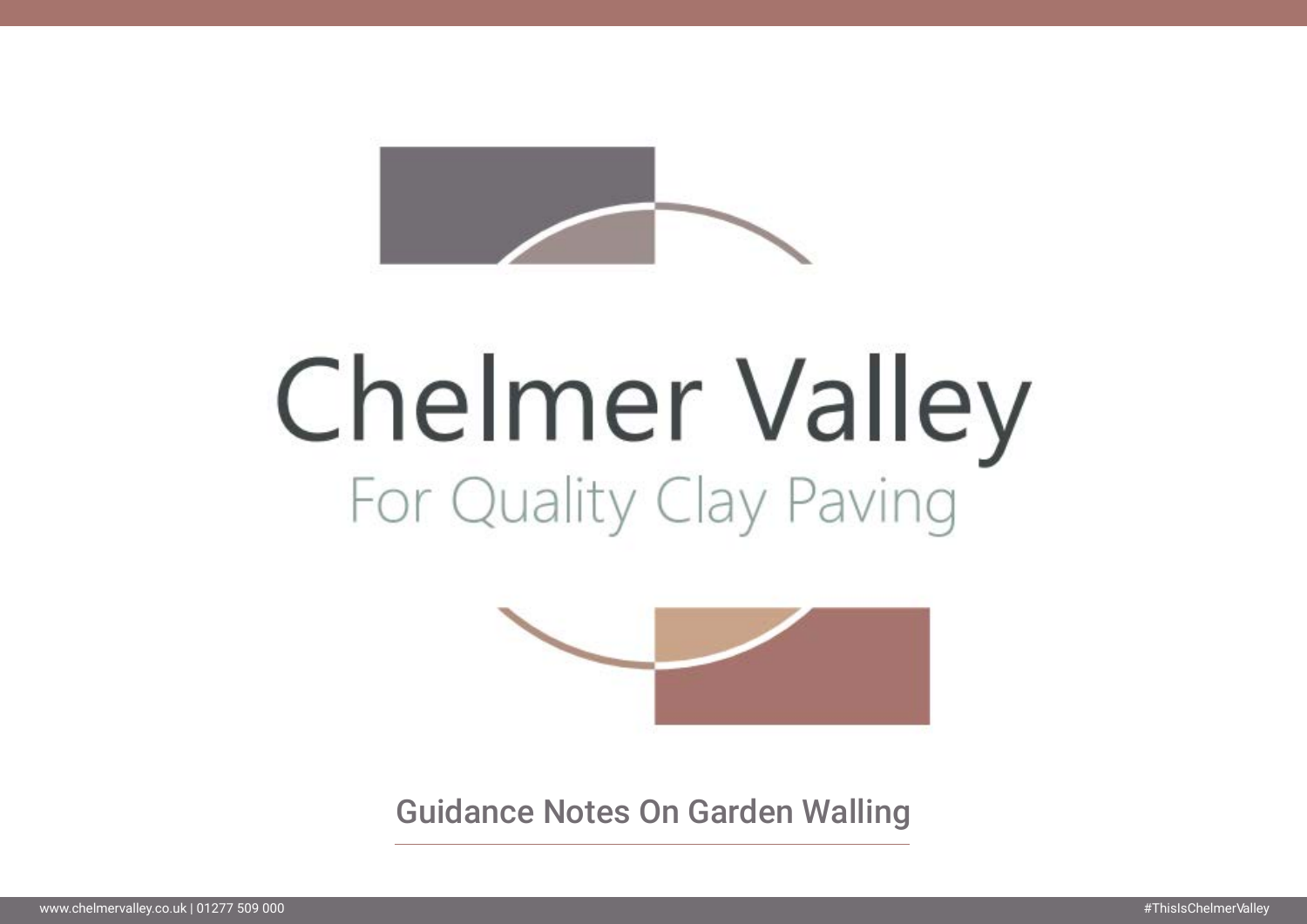#### **Guidance Notes On Garden Walling**

In addition to the correct choice of brick, careful consideration must be given to the detailing and construction of freestanding garden and retaining walls to safeguard their durability and long-term performance. Garden walls, often exposed and unprotected, are open to being saturated, prone to extremes of temperature and possibly subject to sulphate attack from soils, particularly in the situation of a retaining wall.

Good site practice and workmanship is also important during the construction phase, but it is essential to prevent or minimize the possibility of the masonry becoming saturated to improve the durability and performance of the structure.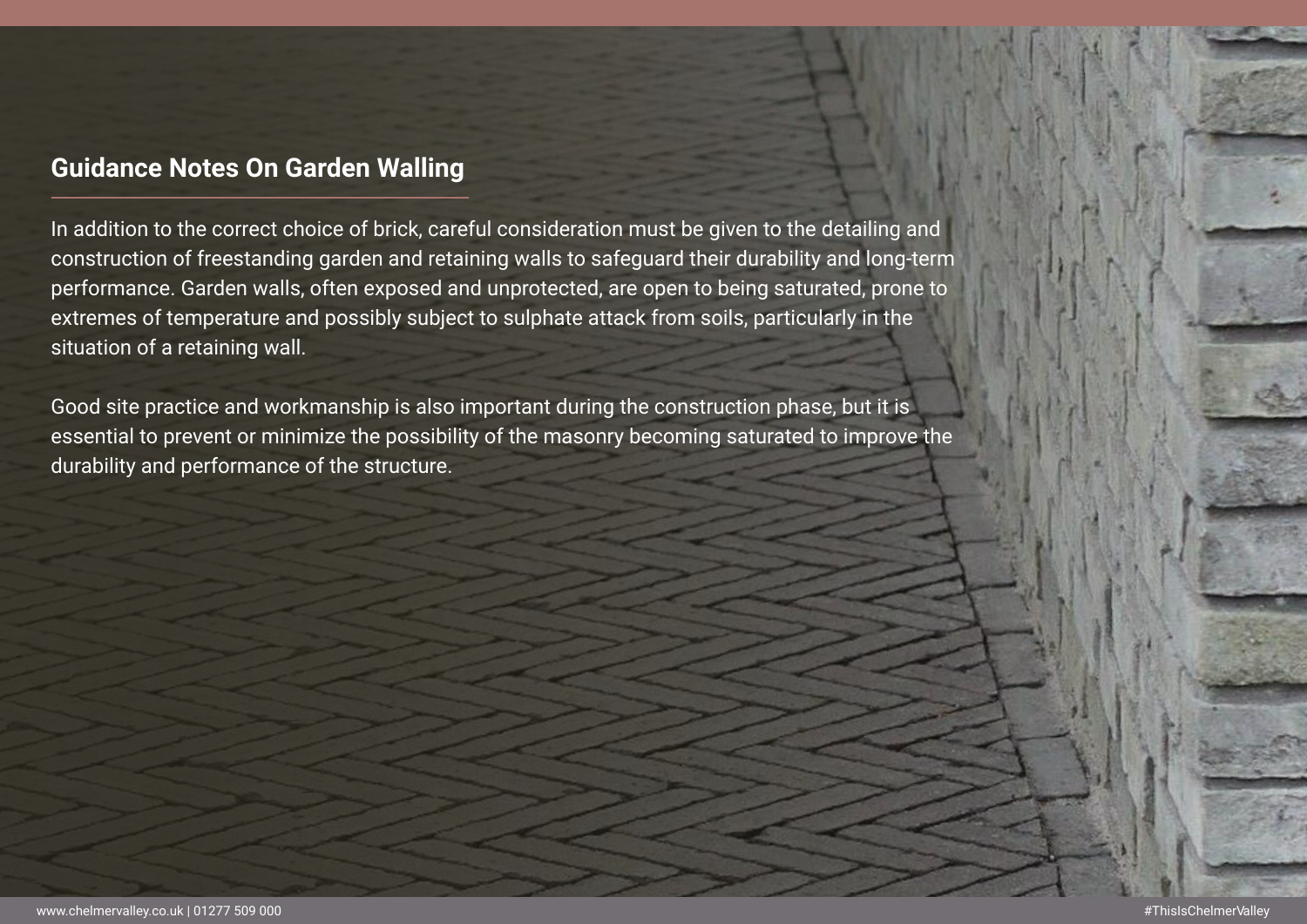#### **Product Selection**

A garden wall requires 3 distinct performance criteria as it is subject to different conditions and degrees of exposure.

#### Copings or Cappings –

Often referred to the head or top of the wall where it is recommended to use an Engineering quality brick or purpose designed capping/coping rated as F2 frost resistant and a water absorption of <10%, preferably with a smooth texture to help water run-off. It is recommended a well bonded DPC is placed 2 courses down from the wall copings to prevent migration of moisture from the saturated copings to the brickwork underneath. A DPC in this position will help maintain stability should the copings be accidentally removed.

Copings, often project a minimum of 40mm from both sides of the wall and incorporate a drip to the underside to prevent water running down the face of the brickwork. Cappings, which fit flush to the face of the wall, play an important part to the visual appearance and finish to the wall whilst preventing moisture entering the brickwork underneath and preventing the staining of brickwork. Both can be manufactured in clay or concrete and also natural stone dressed to fit. Traditional creasing tiles can also be incorporated and provide an attractive capping detail.







#### Brick on edge capping

High band DPC incorporated within mortar

DPC (high bond)

Twice weathered coping (sheds water clear of the wall face)

DPC (high bond)

Once weathered coping (sheds water clear of the wall face)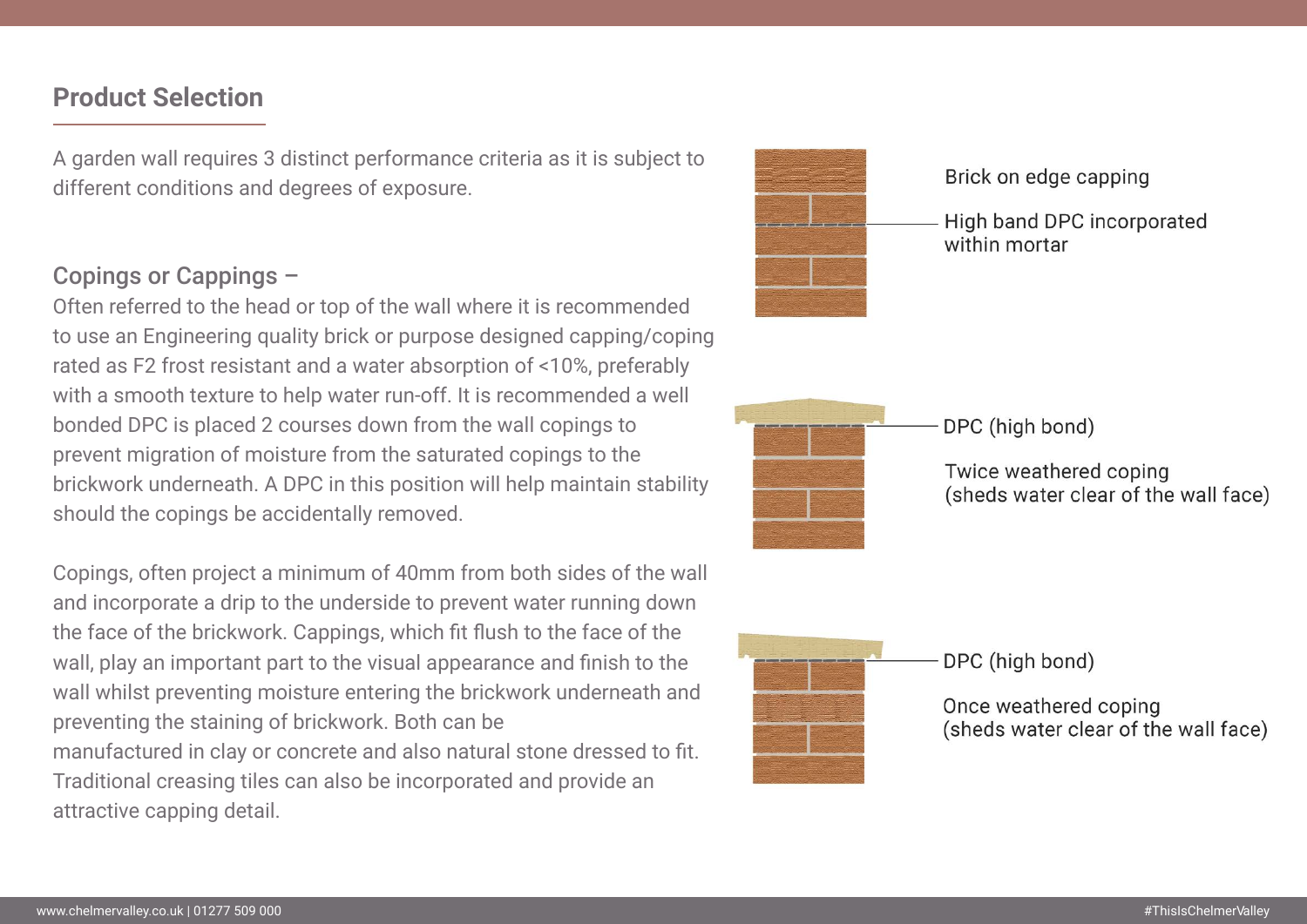#### Main Wall –

Similarly a product rated as F2 frost resistant and S2 (active soluble salt content) should be used. There is a current trend to use clay pavers as walling, continuing the horizontal to the vertical aspect, pavers being particularly suitable due to their high resistance to frost attack and excellent durability. It is recommended to use a Designation (ii)/M6 class mortar for this section of brickwork. Should the main wall play its part as a retaining structure and not simply a free-standing wall, it will be necessary to provide a waterproof membrane between the wall and the retained earth to prevent transmission of water into the wall. A further explanation can be found in the later section 'Retaining Walls'.

#### Wall Damp Proof Course –

Coming out of the ground at the base of the wall a Class A or Class B Engineering Brick should be used, these being extended to two courses above finished surface level. It is not recommended to use a DPC at this point, however, in conjunction with using Class A or B Engineering bricks it is also important to consider a Designation (i)/M12 mortar, further explained below.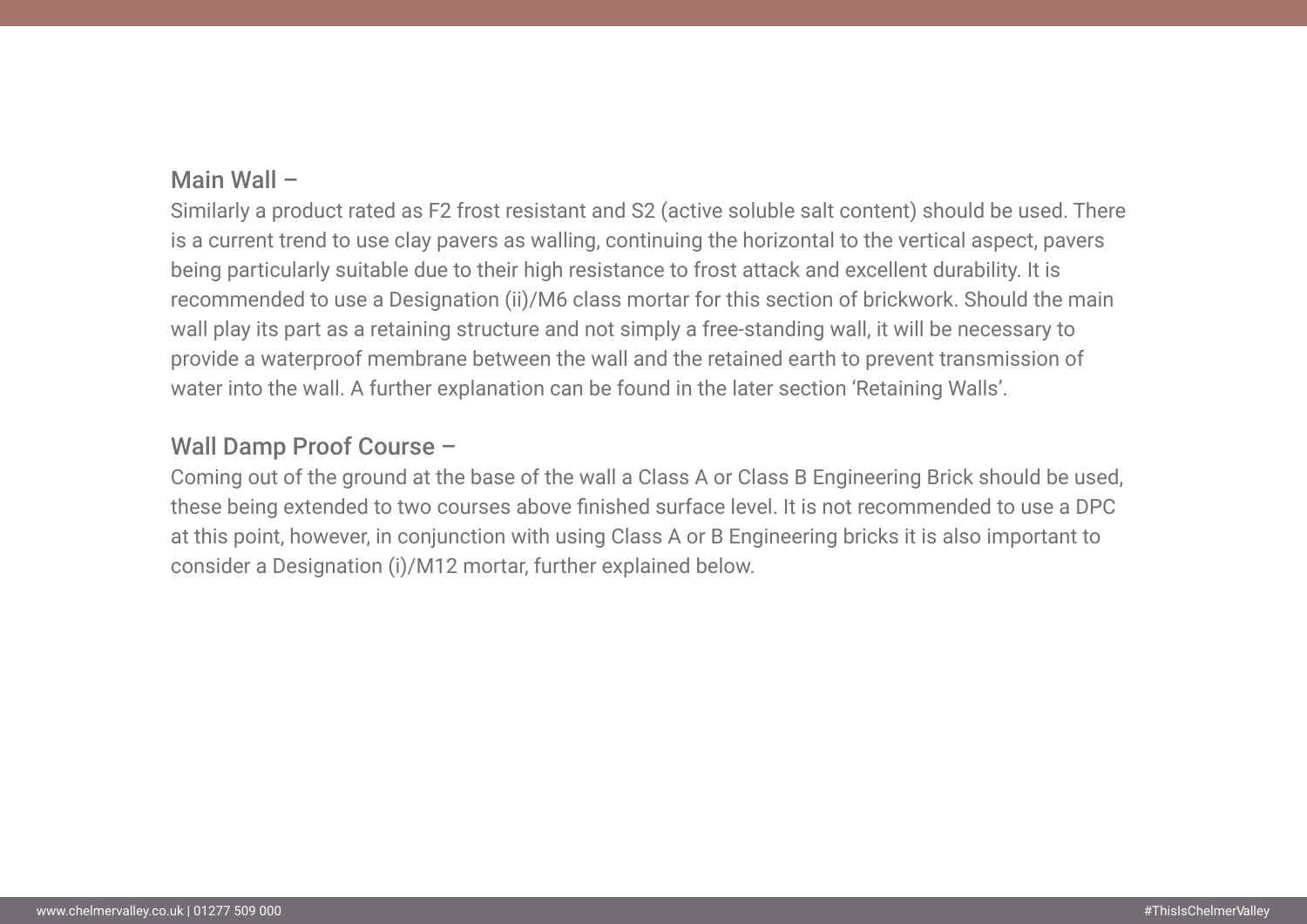#### **Mortar Mixes**

The location of the wall, type of brick and the degree of exposure will impact the decision of mortar specification, an important element of the construction.

The British Standard Categorisation of Mortars suggests Mortar Designation Types (i) and (ii) which offer different compressive strengths and suitability for specific locations as follows:-

| Mortar Mix Proportions (proportion of materials by volume)             |                                                                                                    |                                                                                                                                                          |
|------------------------------------------------------------------------|----------------------------------------------------------------------------------------------------|----------------------------------------------------------------------------------------------------------------------------------------------------------|
| <b>Mortar Designation (i)</b><br><b>Compressive Strength Class M12</b> |                                                                                                    | 1:0 to 1/4:3 Cement/Lime/Sand with or without<br>(12N/mm2 strength at 28 days)                                                                           |
| <b>Mortar Designation (ii)</b>                                         | $1: \frac{1}{2}: 4$ to $4\frac{1}{2}$<br>$1:3$ to $4$<br>$1:2\frac{1}{2}$ to $3\frac{1}{2}$<br>1:3 | Cement/Lime/Sand with or without<br>Cement/Sand with or without air ent<br><b>Masonry Cement/Sand (inorganic fi</b><br><b>Masonry Cement/Sand (lime)</b> |
| <b>Compressive Strength Class M6</b>                                   | (6N/mm2 strength at 28 days)                                                                       |                                                                                                                                                          |

In general, we would suggest a M12 mortar mix for cappings/copings and mortar work below and including the brick DPC, with a M6 mortar mix for the main body of the wall.

#### air entrainment

### air entrainment **itrainment** iller alternative to lime)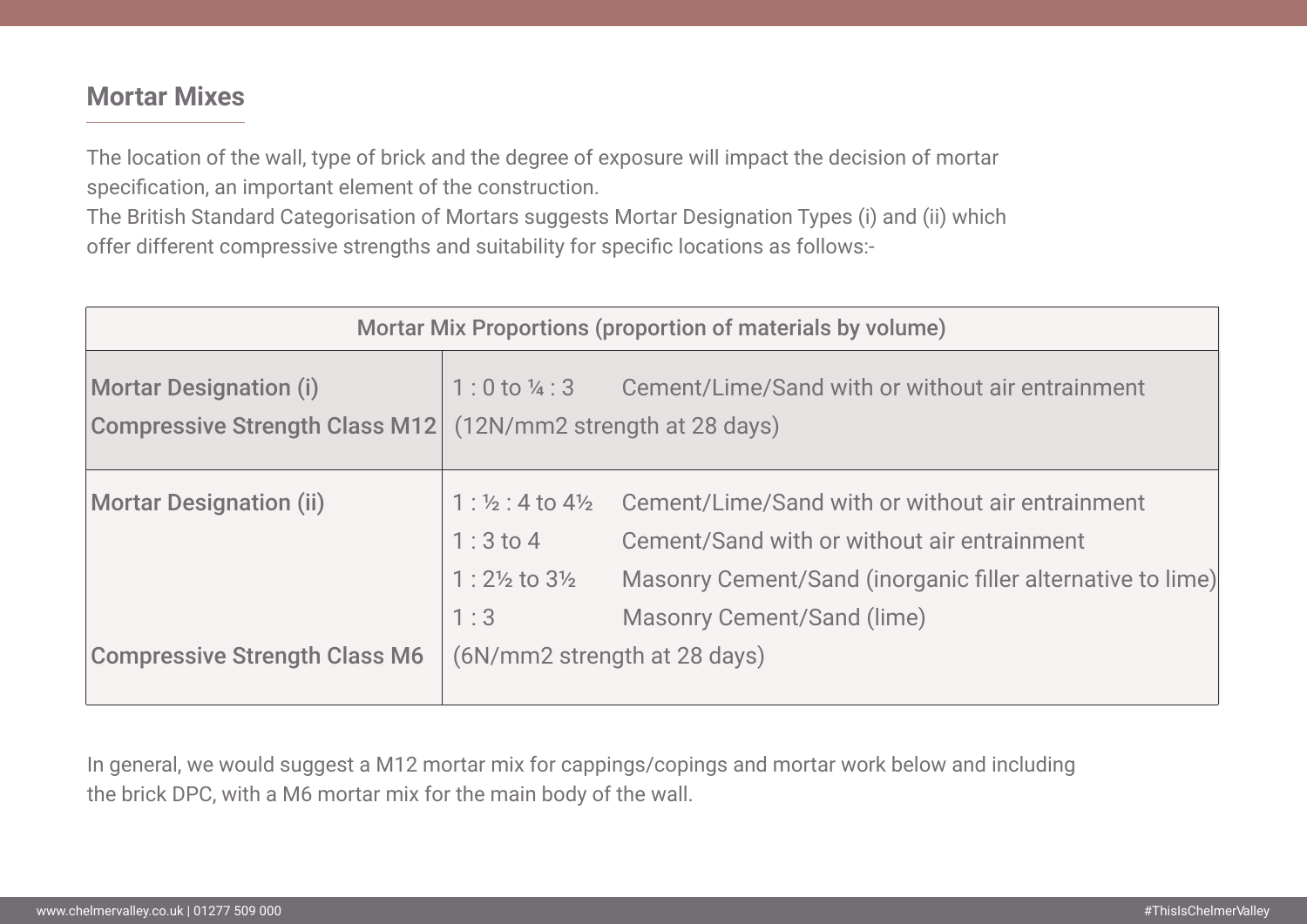#### **Presence Of Sulphates In Soil**

Though this is not a common problem, soluble sulphate salts possibly present in soils used to backfill retaining walls, in combination with constantly saturated earth, may result in the expansion and disturbance of the mortar joints over time. This is known as sulphate attack and if there is a risk associated with this then S2 designated bricks should be used. This risk can be minimized by vigilant design and detailing to prevent the ingress of water into the construction by incorporating DPC's, DPM's between the retaining wall and backfill, cappings and copings.

#### **Brick Joint Profiles**

It is important to prevent mortar joints from becoming saturated or to retain moisture so it is necessary to provide either a bucket handle or weather struck finish. A recessed joint, though considered visually attractive, can hold water increasing rain penetration. However, in the case of tumbled bricks, or bricks where the arriss is uneven, it may be beneficial to use a slightly recessed mortar joint as weather struck and bucket handle joints, which naturally follows the contours of the brick edge, will appear uneven and wider.

#### **Jointing Profiles**









#### **Bucket handle**



#### **Weather Struck**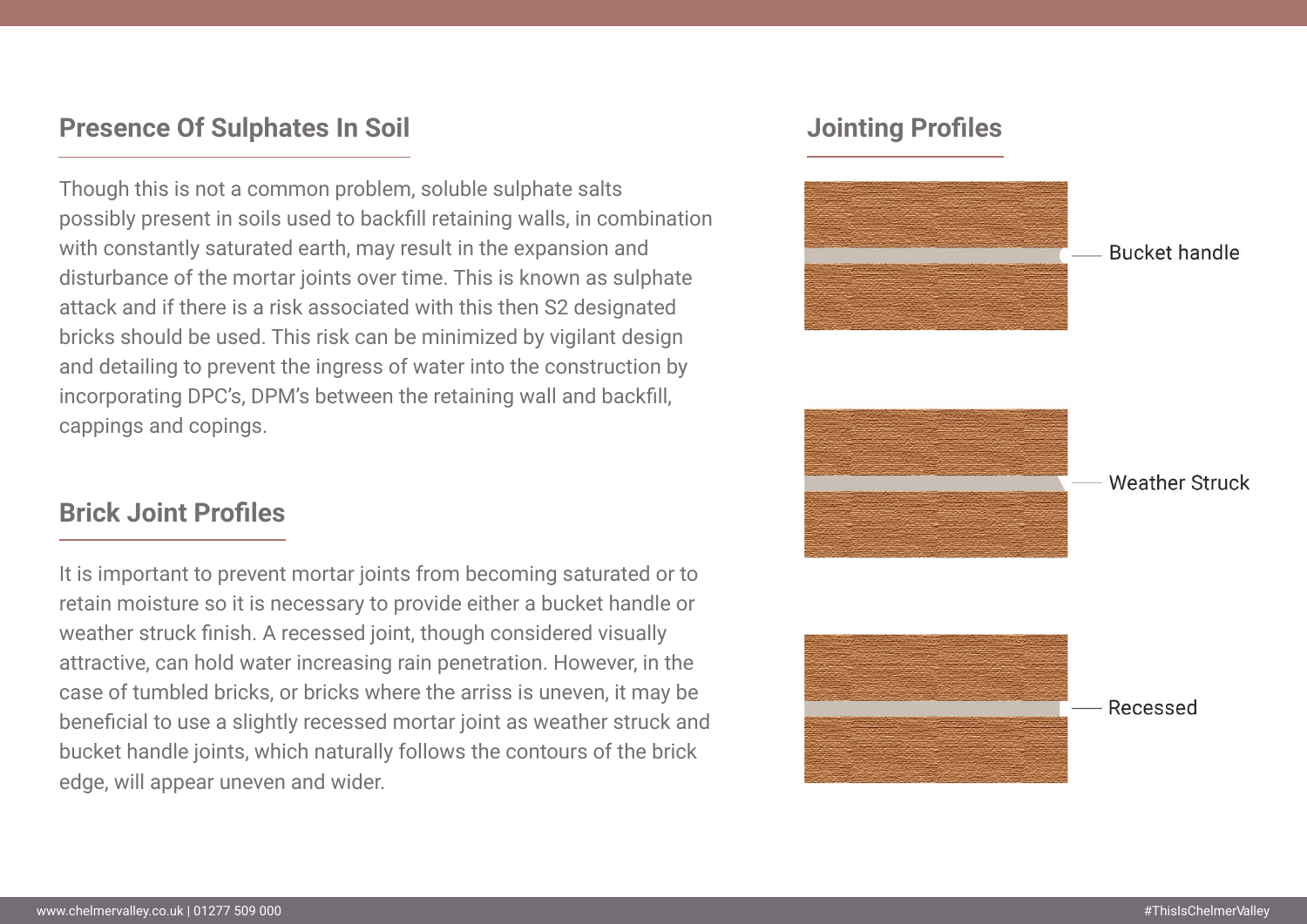#### **Movement Joints Within Brick Walls**

All materials expand upon exposure to heat and contract when cooling. Moisture also contributes to movement in the longer term. Though there are many factors which can influence the degree of movement within brick walls, in garden and retaining walls it is advised to incorporate a movement joint every 6m. This vertical joint must originate from the top of concrete foundation and continue into the copings/ cappings using an easily compressible joint filler such as cellular polyethylene or polyurethane with a polysulfide face sealant to match the mortar colour.

Should it be necessary to consider movement joints where the length of the wall exceeds 6m, it is recommended to incorporate ties with de-bonding sleeves fixing the panels of brickwork/blockwork together to maintain structural stability.



#### 10mm movement joint to continue through coping/capping

- Coping
- High bond DPC

#### Movement joint to continue to top of wall foundation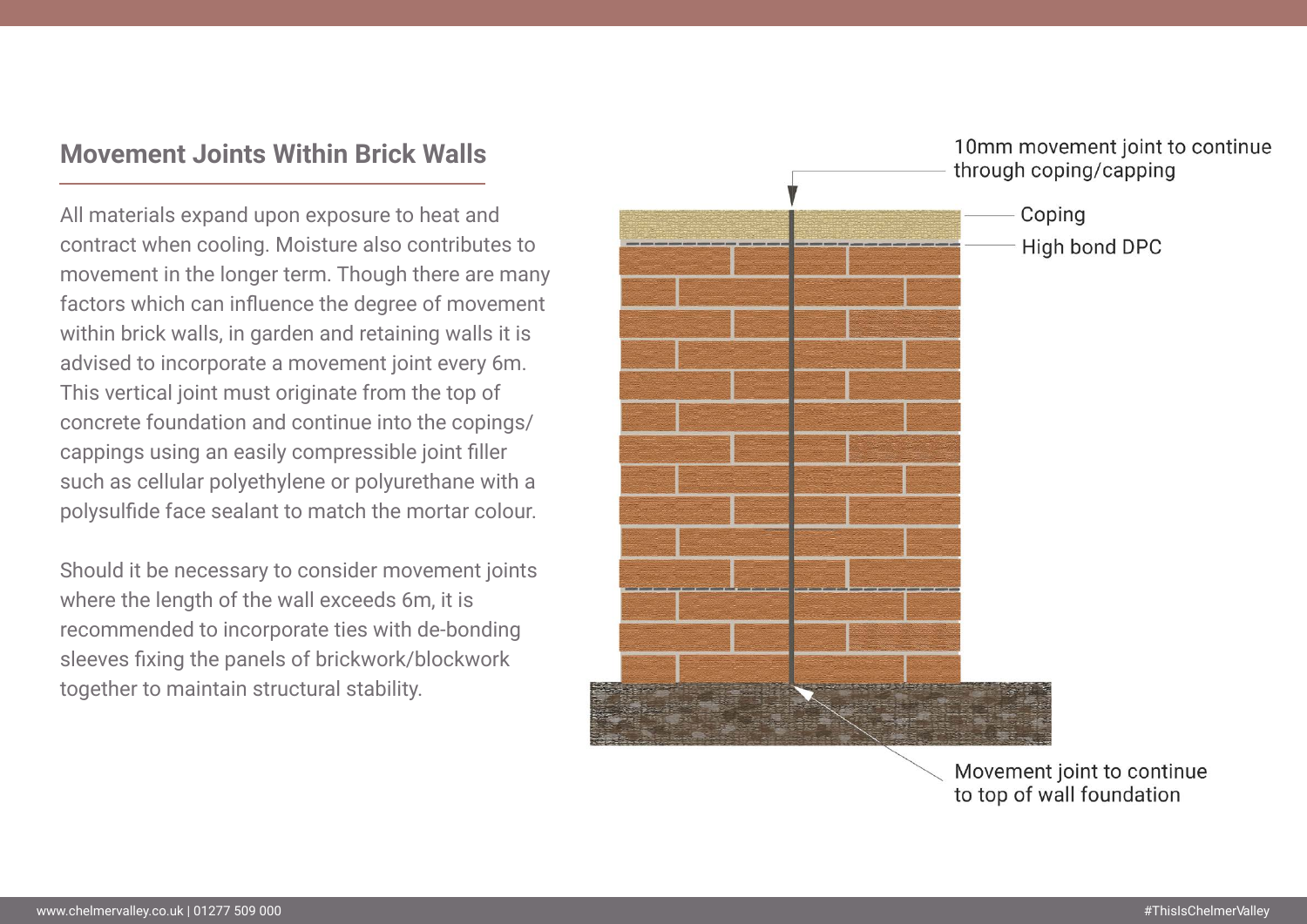#### **Retaining Walls**

In a retaining wall situation, it is important to incorporate either a Damp Proof Membrane or a liquid applied barrier to prevent transmission of moisture from the back-fill material into the brickwork as these transmitted salts from the backfill and leachates from the mortar may cause discoloration on the face of the exposed brickwork.

The structural stability of the wall can also be affected as surface water permeating into the subsoil behind the retaining wall and becoming trapped will result in a buildup of pressure behind the wall which may result in serious structural damage. This pressure can be relieved by incorporating a granular drainage layer which can freely drain into land drains and weep holes such as plastic pipes through the wall. Gravel splash strips at the base of the wall prevent moisture entering the brickwork with paving falling away from the wall.

It is also possible to use concrete block as the inner leaf to a double skin wall, the exposed facing brickwork effectively being the cladding, however, it is recommended ties with de-bonding sleeves are used to tie the panels of brickwork/blockwork together to maintain structural stability.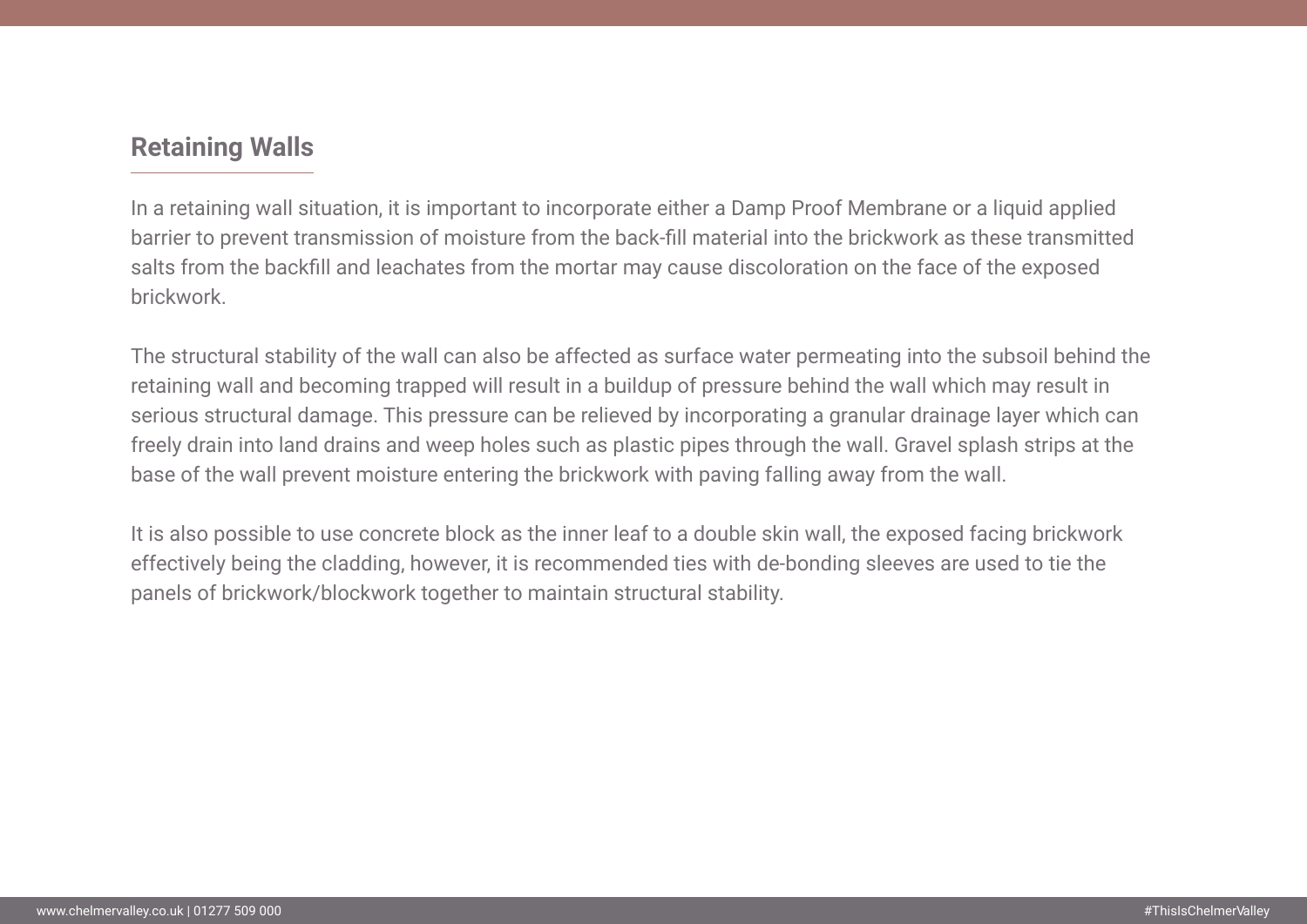#### **Free Standing Wall**